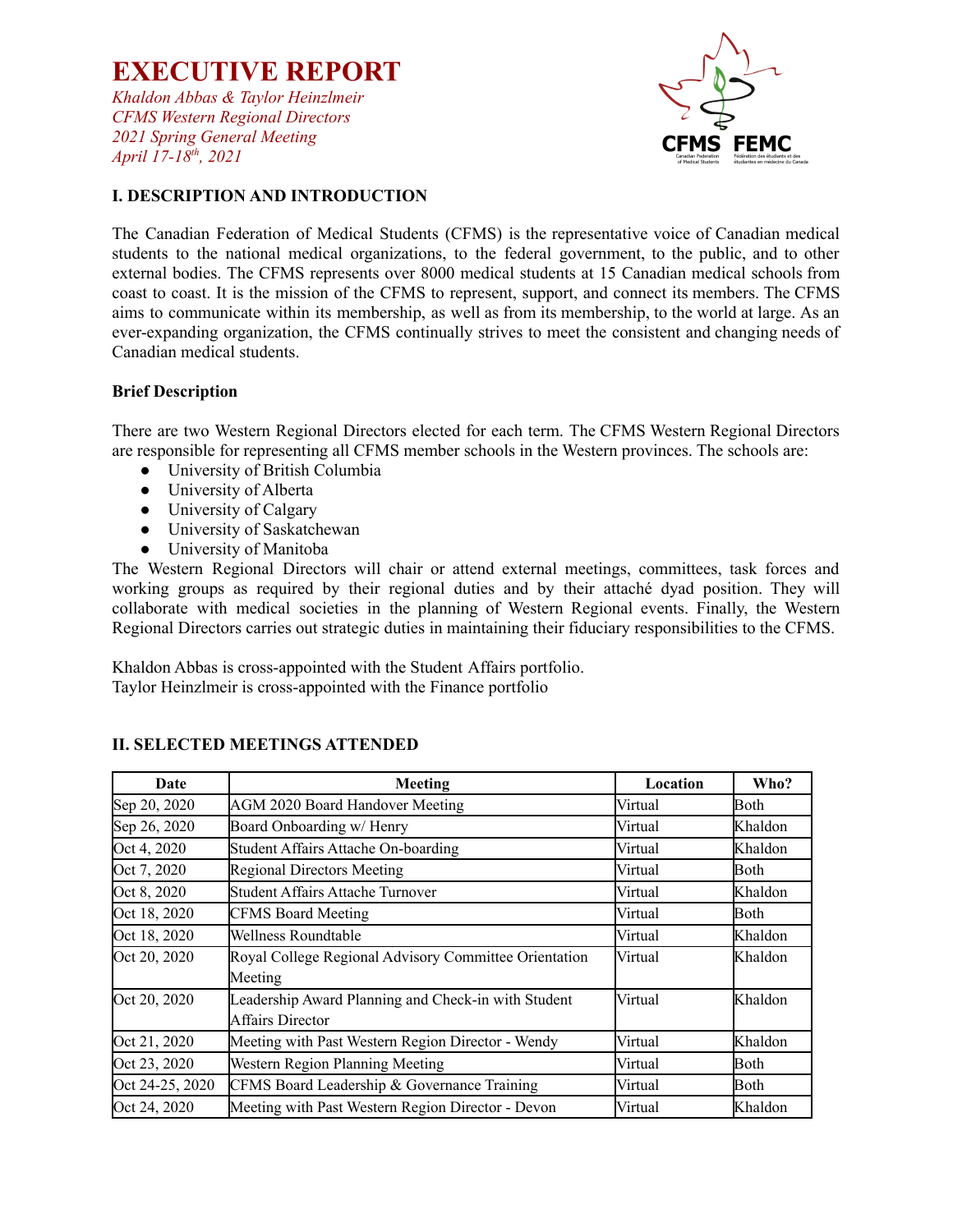*Khaldon Abbas & Taylor Heinzlmeir CFMS Western Regional Directors 2021 Spring General Meeting April 17-18 th , 2021*



| Oct 24, 2020  | Check-in with CFMS President                      | Virtual | Khaldon     |
|---------------|---------------------------------------------------|---------|-------------|
| Oct 26, 2020  | Presidents' Roundtable                            | Virtual | Taylor      |
| Oct 29, 2020  | Royal College Regional Advisory Committee Mentor  | Virtual | Khaldon     |
|               | Meeting                                           |         |             |
| Oct 30-Nov 1, | <b>CFMS Fall Board Meeting</b>                    | Virtual | <b>Both</b> |
| 2020          |                                                   |         |             |
| Nov 5, 2020   | Western Region Planning Meeting                   | Virtual | Both        |
| Nov 5, 2020   | <b>FAHR Committee Meeting</b>                     | Virtual | Taylor      |
| Nov 7, 2020   | <b>UBC MUS Meeting</b>                            | Virtual | Khaldon     |
| Nov 8, 2020   | National Wellness Committee                       | Virtual | Khaldon     |
| Nov 14, 2020  | Resiliency & Advocacy File Lead On-boarding       | Virtual | Khaldon     |
| Nov 15, 2020  | Wellness Roundtable                               | Virtual | Khaldon     |
| Nov 15, 2020  | <b>Slack Planning Discussion</b>                  | Virtual | Khaldon     |
| Nov 18, 2020  | Royal College Regional Advisory Committee 1       | Virtual | Khaldon     |
| Nov 18, 2020  | National Wellness Challenge Planning              | Virtual | Khaldon     |
| Nov 19, 2020  | RAC 2 Fall Meeting                                | Virtual | Taylor      |
| Nov 22, 2020  | <b>CFMS Board Meeting</b>                         | Virtual | <b>Both</b> |
| Nov 24, 2020  | <b>SIF Taskforce Meeting</b>                      | Virtual | Taylor      |
| Nov 26, 2020  | Presidents' Roundtable                            | Virtual | Taylor      |
| Nov 27, 2020  | <b>CaRMS Member Committee Meeting</b>             | Virtual | Taylor      |
| Nov 28, 2020  | <b>CFMS Board Meeting</b>                         | Virtual | Both        |
| Nov 29, 2020  | Student Affairs Townhall #1                       | Virtual | Khaldon     |
| Nov 29, 2020  | Student Affair Director Check-in                  | Virtual | Khaldon     |
| Dec 2, 2020   | <b>FAHR Committee Meeting</b>                     | Virtual | Taylor      |
| Dec 5, 2020   | <b>CFMS Board Meeting</b>                         | Virtual | Both        |
| Dec 11, 2020  | Check-in with CFMS President                      | Virtual | Khaldon     |
| Dec 13, 2020  | Wellness Roundtable                               | Virtual | Khaldon     |
| Dec 13, 2020  | <b>CFMS Board Meeting</b>                         | Virtual | Khaldon     |
| Dec 21, 2020  | Check-in & Planning with Student Affairs Director | Virtual | Khaldon     |
| Jan 8, 2021   | <b>CFMS Winter Board Meeting</b>                  | Virtual | Both        |
| Jan 9, 2021   | Presidents' Roundtable                            | Virtual | Taylor      |
| Jan 10, 2021  | <b>CFMS Winter Board Meeting</b>                  | Virtual | Both        |
| Jan 13, 2021  | <b>CFMS Board Discussion</b>                      | Virtual | Khaldon     |
| Jan 16, 2021  | Wellness Roundtable                               | Virtual | Khaldon     |
| Jan 17, 2021  | <b>CFMS Winter Board Meeting</b>                  | Virtual | <b>Both</b> |
| Jan 26, 2021  | Check-in with CFMS President                      | Virtual | Khaldon     |
| Jan 31, 2021  | <b>CFMS Board Meeting</b>                         | Virtual | <b>Both</b> |
| Feb 1, 2021   | <b>UBC MUS Meeting</b>                            | Virtual | Khaldon     |
| Feb 13, 2021  | National Wellness Committee                       | Virtual | Khaldon     |
| Feb 13, 2021  | Wellness Roundtable                               | Virtual | Khaldon     |
| Feb 20, 2021  | <b>CFMS Board Meeting</b>                         | Virtual | <b>Both</b> |
| Feb 27, 2021  | Presidents' Roundtable                            | Virtual | Taylor      |
| Feb 28, 2021  | <b>CFMS Board Meeting</b>                         | Virtual | Both        |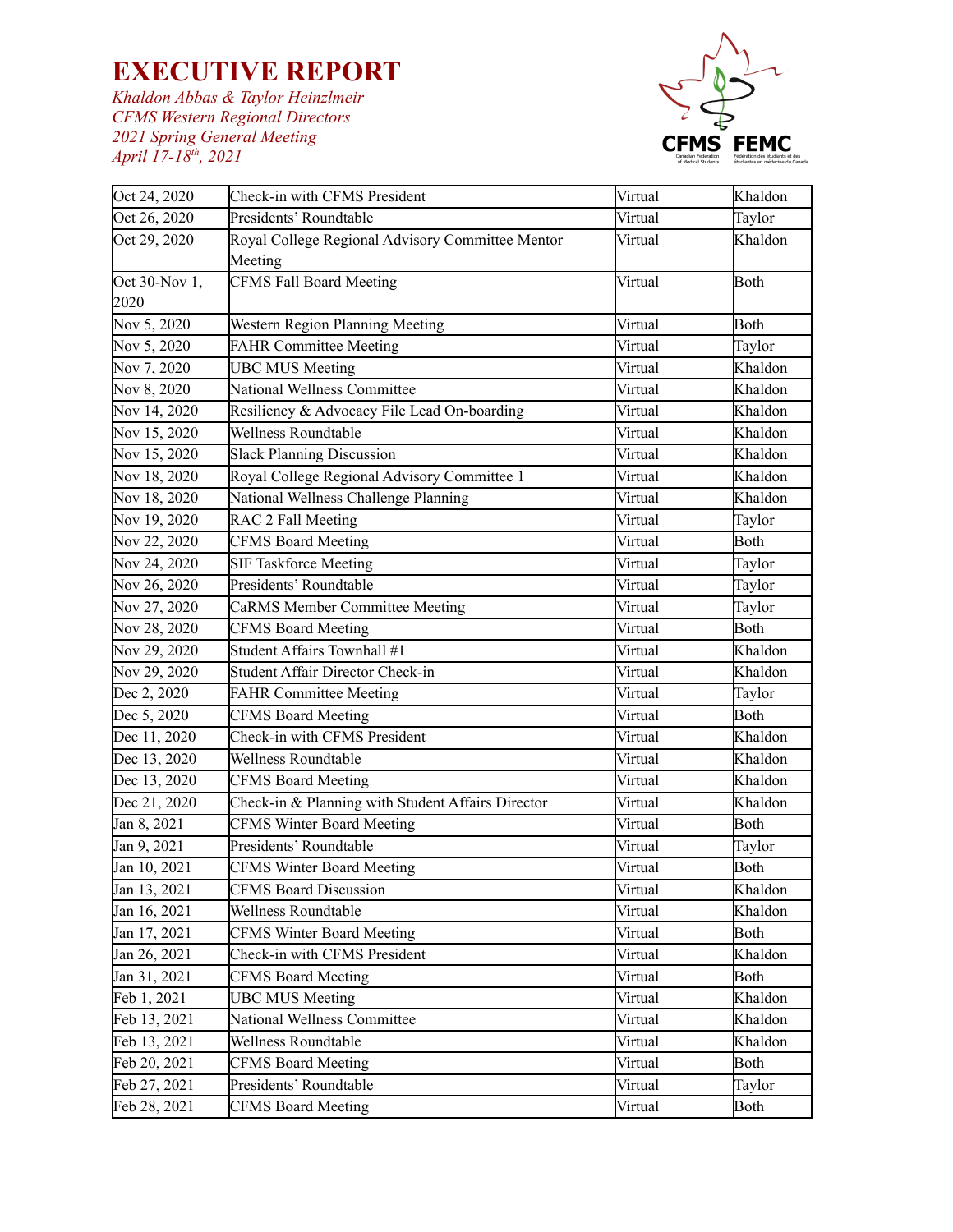*Khaldon Abbas & Taylor Heinzlmeir CFMS Western Regional Directors 2021 Spring General Meeting April 17-18 th , 2021*



| Feb 28, 2021   | <b>Student Affairs Townhall</b>                     | Virtual | Khaldon |
|----------------|-----------------------------------------------------|---------|---------|
| Mar 01, 2021   | Check-in with CFMS Student Affairs Director         | Virtual | Khaldon |
| Mar 02, 2021   | Global Health Facilitated Discussion Meeting        | Virtual | Both    |
| Mar 05, 2021   | President and Representative Roundtable Facilitated | Virtual | Both    |
|                | Discussion Meeting                                  |         |         |
| Mar 14, 2021   | <b>Wellness Roundtable</b>                          | Virtual | Khaldon |
| Mar 28, 2021   | <b>CFMS Board Meeting</b>                           | Virtual | Both    |
| April 10, 2021 | Presidents' Roundtable                              | Virtual | Taylor  |
| April 11, 2021 | Wellness Roundtable                                 | Virtual | Khaldon |
| April 11, 2021 | <b>CFMS Board Meeting</b>                           | Virtual | Both    |
|                | April 17-18, 2021 CFMS Spring General Meeting       | Virtual | Both    |

## **III. ACTIVITIES OF THE WESTERN REGIONAL DIRECTORS**

#### **1. Western Region-Specific Facebook Group**

- **○** Established a Facebook group to increase transparency and communication with MedSoc presidents and CFMS representatives at each school in the Western region.
- **○** Serve as a platform of discussion regarding region specific issues, progress, and planning**.**
- Coordinated posting of bi-weekly discussion questions to promote discussions and input.

## **2. Royal College Regional Advisory Committee for Western Region (RAC 1 and 2)**

- **○** Khaldon Abbas represented Alberta and British Columbia medical students at the Royal College's Regional Advisory Committee 1.
- **○** Taylor Heinzlmeir represented the Manitoba and Saskatchewan medical students at the Royal College's Regional Advisory Committee 2.

#### **3. Western Medical School Progress Updates**

- Follow up is being arranged from each school on their progress on last year's asks
- This is currently in planning phases to determine how to best receive and analyze progress.
- Provide support to each western region medical school to achieve progress on the asks.

## **IV. ACTIVITIES OF THE STUDENT AFFAIRS ATTACHE**

#### **1. Wellness Roundtable Chair**

- a. Chaired monthly teleconferences with the Wellness VPs at each Medical School.
- b. Facilitated discussions on wellness initiatives at the local and national level.
- c. Invited FMEQ and OMSA Wellness VP's to our WRT meetings to promote collaboration.
- d. Worked with Quinn Mclellan, to establish a National Peer Support Contact List Resource to be embedded within the WRT.

#### **2. Nomination Committee**

a. Coordinated the marking of applications for Fall Call, where we received over 90 applications to our portfolio.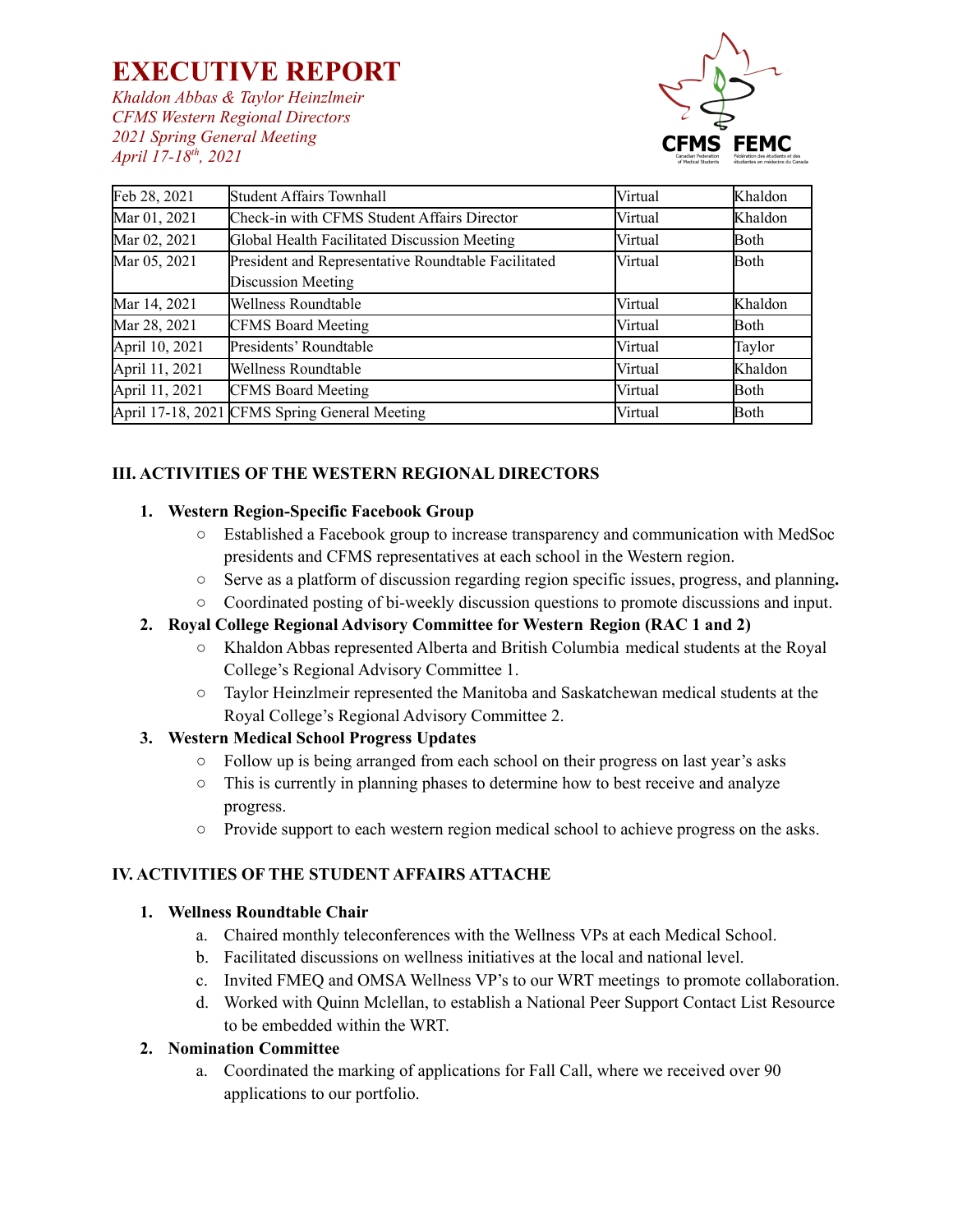*Khaldon Abbas & Taylor Heinzlmeir CFMS Western Regional Directors 2021 Spring General Meeting April 17-18 th , 2021*



b. Forwarded candidates for interview as needed.

## **3. CFMS Leadership Awards**

- a. Responsible for leading the CFMS Leadership and Travel Awards program
- b. Collaborated with the communications team in updating website material and social media posts

## **4. National Wellness Challenge**

- a. Collaborated with National Wellness Challenge Lead and Director to Student Affairs to brainstorm new challenges and prizes.
- b. New to NWC this year is to have region specific prizes to be awarded to schools with highest participation at their respective regions.

## **V. ACTIVITIES OF THE FINANCE ATTACHE**

## **1. Presidents' Roundtable Chair**

- a. Chaired monthly teleconferences with the Med Soc Presidents at each Medical School.
- b. Facilitated discussions on national issues and support for individual schools.
- c. Notified the Presidents when necessary of new and developing issues, projects, etc.

## **2. Finance and Human Resource Committee Assistant**

- **a.** Assisted with coordinating some meetings and taking minutes.
- **b.** Answered questions for and supported committee members.

## **3. Strategic Innovation Fund Taskforce**

- a. Assisted with coordinating some meetings and taking minutes.
- b. Answered questions for and supported taskforce members.

#### **VI. REFLECTIONS AND CONCLUSIONS**

This has been a challenging year in many ways and it was necessary to adapt to the challenges that were presented due to the ongoing pandemic. Some of the challenges include cancellation of the Annual Western Dean's meeting in which priorities and actions are usually discussed and established for the year and Ice bowl, a region wide social event. To adapt, we decided to focus on last year's asks instead of establishing new ones. Our portfolio continues to promote unity across the schools involved, a major focus for this year. We are working diligently to ensure that last year's asks are followed upon and medical schools are being supported with necessary resources to achieve progress. We remain in close contact with our local presidents and school representatives, and are working with them to further our policy objectives. Outside of the Western Region, we continue to represent the CFMS board in various forums, including the Royal College and in our dyad roles.

In the future, our vision for the region is continued focus of enhancing communication with the students we represent and advancing our policy interests with the faculties of medicine. Increasing activity in our dyad roles will provide additional opportunities for growth and contribution in 2021, and we are excited to continue the important work of the board.